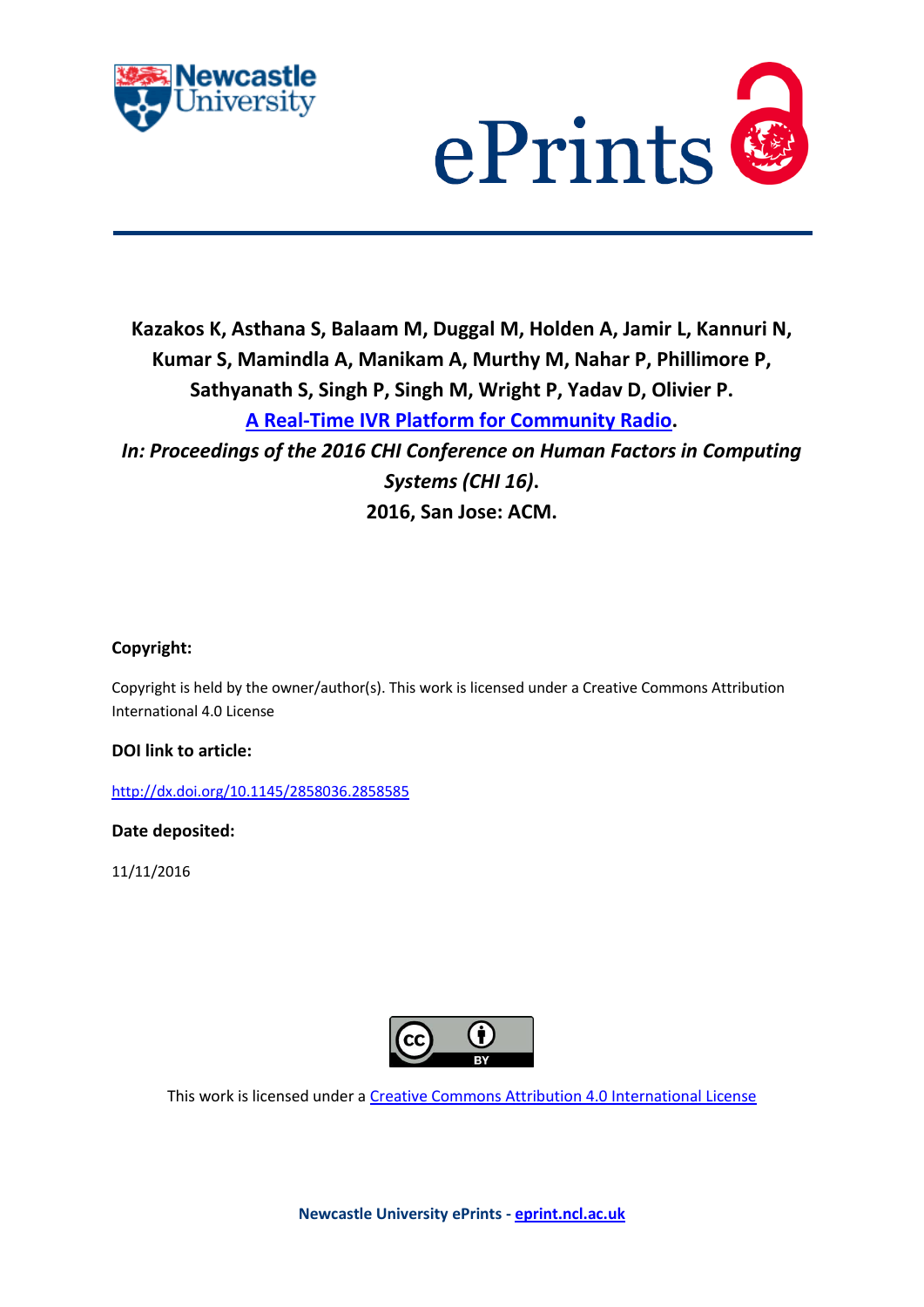# **A Real-Time IVR Platform for Community Radio**

Konstantinos Kaząkos<sup>1</sup>, Siddhartha Asthana<sup>2</sup>, Madeline Balaam<sup>1</sup>, Mona Duggal<sup>3</sup>, Amey Holden<sup>1</sup>, **Limalemla Jamir**<sup>3</sup> , **Nanda Kishore Kannuri**<sup>4</sup> , **Saurabh Kumar**<sup>3</sup> **, Amarendar Reddy Mamindla**<sup>4</sup> , **Subhashini Arcot Manikam**<sup>4</sup> , **GVS Murthy**<sup>4</sup> , **Papreen Nahar**<sup>5</sup> **, Peter Phillimore**<sup>5</sup> **, Shreyaswi Sathyanath**<sup>6</sup> , Pushpendra Singh<sup>2</sup>, Meenu Singh<sup>3</sup>, Pete Wright<sup>1</sup>, Deepika Yadav<sup>2</sup>, Patrick Olivier<sup>1</sup>

<sup>1</sup> Open Lab, Newcastle University, Newcastle upon Tyne, United Kingdom {firstname.lastname}@ncl.ac.uk;<br><sup>2</sup> Indraprastha Institute of Information Technology, Delhi, India; siddharthaa; psingh; deepikay@iiitd.ac.in<br><sup>3</sup> PGI

<sup>4</sup> IIPH, Hyderabad, India

 $<sup>5</sup>$ Newcastle University, Newcastle upon Tyne, United Kingdom</sup>

6 A J Institute of Medical Sciences, Mangalore, Karnataka, India

#### **ABSTRACT**

Interactive Voice Response (IVR) platforms have been widely deployed in resource-limited settings. These systems tend to afford asynchronous push interactions, and within the context of health, provide medication reminders, descriptions of symptoms and tips on self-management. Here, we present the development of an IVR system for resource-limited settings that enables real-time, synchronous interaction. Inspired by community radio, and calls for health systems that are truly local, we developed 'Sehat ki Vaani'. Sehat ki Vaani is a real-time IVR platform that enables hosting and participation in radio chat shows on community-led topics. We deployed Sehat ki Vaani with two communities in North India on topics related to the management of Type 2 diabetes and maternal health. Our deployments highlight the potential for synchronous IVR systems to offer community connection and localised sharing of experience, while also highlighting the complexity of producing, hosting and participating in radio shows in real time through IVR. We discuss the relative strengths and weaknesses of synchronous IVR systems, and highlight lessons learnt for interaction design in this area.

#### **Author Keywords**

HCI4D; ICTD; IVR; community; mHealth; resourcelimited settings; India; design; user experience.

#### **ACM Classification Keywords**

H.5.3. Group and Organization Interfaces: Synchronous interaction

Copyright is held by the owner/author(s). *CHI'16*, May 07-12, 2016, San Jose, CA, USA ACM 978-1-4503-3362-7/16/05. http://dx.doi.org/10.1145/2858036.2858585  $\odot$   $\odot$ 

[This work is licensed under a Creative Commons Attribution](https://creativecommons.org/licenses/by/4.0/)  [International 4.0 License.](https://creativecommons.org/licenses/by/4.0/)

#### **INTRODUCTION**

Web 2.0 has provided unique opportunities for individuals to better manage their health by engaging with peers to form health communities [3,9]. In resource-limited settings, where there are low levels of internet connectivity and numerous challenges due to socioeconomic circumstances (e.g. lack of skills, low levels of literacy), the use of Web 2.0 tools for health management is rarely an option [6,19]. To address this, prior research has highlighted the potential of voice-based platforms to foster collaboration and knowledge exchange between community members for a wide range of different purposes, including health [12,20,26–28, 30,32,33].

These systems offer asynchronous communication, which within the context of healthcare allow for interactions such as the pushing of medication reminders, or tips about how self manage a condition [12,27–28,30]. Inspired by the popularity of radio shows in resource-limited settings, and in particular India [13,34,35], as well as calls within the HCI community to explore digital health systems that allow for the local production and sharing of health content [9], we designed, developed and deployed Sehat ki Vaani ('HealthVoice' in English). Sehat ki Vaani is an interactive radio IVR platform that enables community members to create and host radio chat shows (radio hosts) through an Android application, as well as participate in radio shows (as listeners) through their own mobile phones (usually feature phones) without incurring any financial cost. We position this work in relation to [14,15,34,35], which have investigated the role of community radio shows as an engagement medium. We build on this by addressing the technical infrastructure required, as well as the challenges of limited Internet connectivity and scalability.

To understand Sehat Ki Vaani's user experience we conducted a field trial in North India with two local community health workers who as radio hosts prepared and conducted six shows in total on health topics of local relevance using our platform. All in all, 33 listeners tuned in and participated in discussions on Type 2 diabetes and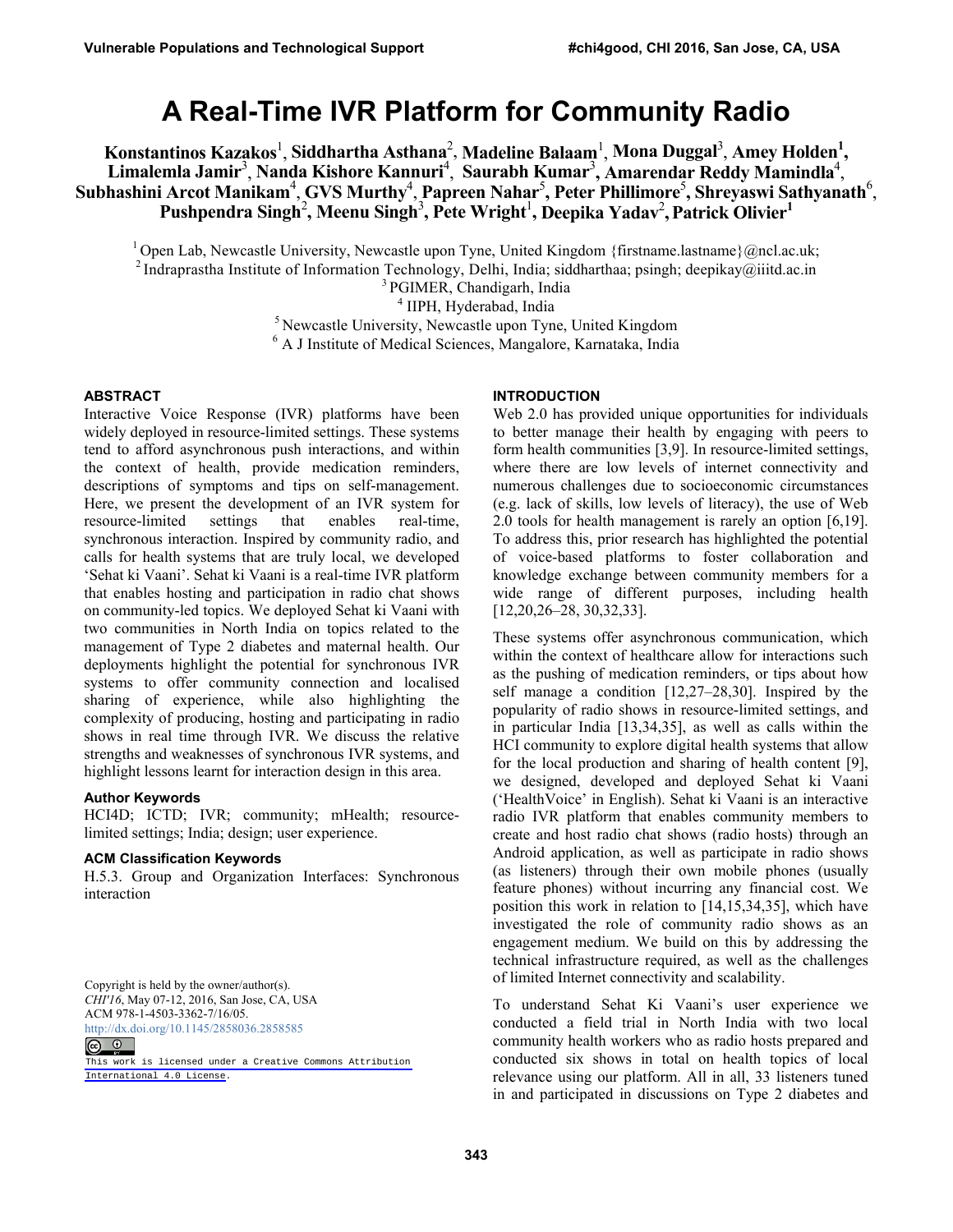maternal health. Our findings highlight the potential for synchronous IVR systems to offer community connection and localised sharing of experience, while also highlighting the complexity of producing, hosting and participating in radio shows in real time through IVR. The contribution of this paper is threefold. Firstly, we develop a novel technological approach that promotes real-time community health discussions in resource-limited settings. Secondly, we generate an understanding of how this approach can be implemented in such settings through the deployment of Sehat ki Vaani in North India. Thirdly, we provide a set of lessons learnt regarding interaction design for IVR systems as tools for synchronous communication.

## **RELATED WORK**

# **Asynchronous Voice Platforms in Developing Regions**

Despite the continued roll-out of mobile Internet in developing regions, there exist numerous challenges with its use that are more apparent in resource-limited settings [24] – settings where internet access is intermittent due to technical issues as well as the financial and personal circumstances of the population. Prior research has described and explored the significance and popularity of voice-based systems in enabling individuals within developing regions to communicate, seek information and participate in community discussions [7,33]. Such systems utilize Interactive Voice Response (IVR), asynchronous voice platforms that provide the ability to play and record prompts as well as gather phone key input [30].

Previous studies have investigated the role that IVR-based platforms have played within different settings in India. These include embedding answering systems through IVR in community radio stations [15,34], sharing knowledge around farming practices through interactive voice forums [24], motivating citizens to be aware and engage more with their local communities through citizen journalism [5,20,32] as well as giving the opportunity to local community members to exchange ideas regarding employment opportunities [33]. Other studies have explored the use of IVR systems in content creation and dissemination in rural areas and documented the merit of locally created content [1]. The common thread among all these studies is that they support asynchronous interaction between the listeners. Ongoing challenges with these systems exist in the form of poor user experiences manifested in tedious and drawn-out interactions with extensive menu structures [5,18].

# **From Mobile Text to IVR Systems for Community Health**

Prior research in resource-limited settings has examined the role of mobile technology in supporting self-management of Type 2 diabetes and maternal health in the individual [10,11,19]. Other studies have realized more communityoriented approaches towards the management of Type 2 diabetes and maternal health [16,31]. Olmen et al. [23], who studied the effectiveness of text messaging as a Type 2 diabetes self-management education tool in three countries,

identified the value of text messages as a means of enabling community members who experience similar challenges to share their experiences. Additionally, Perrier et al. [26] showed how pregnant women in Kenya gained insight into the management of their pregnancy by communicating with a qualified nurse using an automated SMS engagement mechanism. Maitra and Kuntagod [17] designed and deployed a mobile platform specifically crafted to assist maternal health workers in rural India to successfully disseminate pregnancy and child-care related advice. Finally, [2] notes the usefulness of engaging midwives in the design of systems for maternal health.

While the value of text-based health communication and experience exchange has been widely demonstrated, the high levels of illiteracy that exist in resource-limited settings [19] call for alternative (non-text) approaches such as IVR. Within the health context, Joshi et al. [12] highlighted the importance of IVR platforms in assisting individuals with HIV/AIDS who live in resource-limited settings to both access information relating to their illness and sustain direct links with their physician. Furthermore, Rudy et al. [29] implemented and deployed an IVR intervention for melanoma patients who live in rural areas. Their findings highlighted the value of social support through phone discussions among groups of patients. In the context of chronic illnesses, Piette [27] studied the use of IVR systems in facilitating individuals with chronic illness (including diabetes) to support each other through the difficulties and hardships of managing their illness. They underlined the positive effect that the use of an IVR system had for the participants – particularly for those who did not participate in sharing information before the study. Piette et al. [28] used automated and pre-recorded calls on topics surrounding illness management with members of a community in Honduras, and demonstrated the feasibility and high acceptability of this IVR approach in a rural setting.

#### **From Asynchronous to Synchronous IVR Systems for Community Healthcare**

There has been a wealth of research efforts that investigate the role of IVR systems in resource-limited settings. The majority of this work has concentrated on the asynchronous exchange of voice messages between community members. A significant gap exists in the exploration of IVR systems that exploit synchronous low-cost community-led health in resource-limited settings. In response, we designed and developed Sehat ki Vaani – a synchronous IVR platform that is inspired by the popularity of radio talk shows in India [13,34,35]. We provide in situ understandings of this approach to assisting individuals in rural India in better managing their health condition through community-led synchronous discussions.

## **CO-DESIGNING AND DEVELOPING 'SEHAT KI VAANI'**

At the outset of the project we ran a series of design workshops to investigate how mobile technologies could support self-management of chronic conditions in three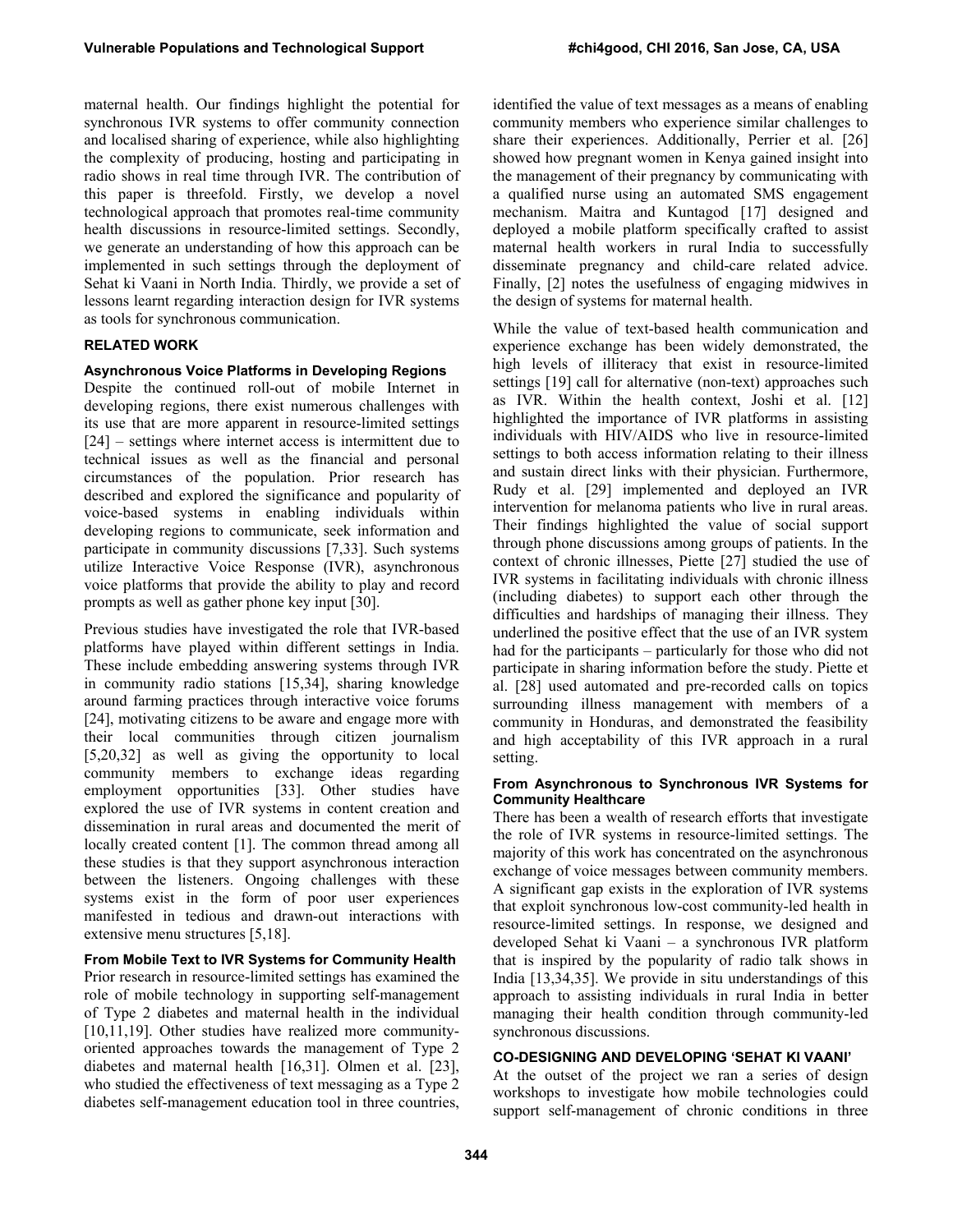rural Indian communities. 37 individuals participated in these workshops, which involved role-play and the use of low-fidelity prototyping materials to explore experiences, needs and values related to self-management. These workshops highlighted a number of key requirements and interactions for digital technologies that seek to support self-management of chronic conditions in resource-limited settings. First, we learnt that individuals valued connecting with others who are living with the same condition. Participants considered that this would help to foster the sharing of experiences as well as contextualized hints and tips about how to best self-manage a condition within a particular community. Given the focus on health, trust was highlighted as important, with individuals needing to feel that the information shared was legitimate, and that those who were receiving potentially sensitive information could also be trusted. Reflecting findings elsewhere [21,22] our participants highlighted the importance of both the Accredited Social Health Activist (ASHA) and the Auxiliary Nurse Midwife (ANM) as individuals who are highly trusted by, acceptable and accessible to the community. Additionally, the participants highlighted that it was essential any system be free at the point of access, and that it provide support to illiterate service users to access information and voice their opinion on an equal footing.

Given this design space we began exploring concepts related to community-led radio chat shows. We were intrigued as to whether these kind of familiar interactions could be repurposed to enable peer support within communities around issues such as health and selfmanagement. In recognizing the key role of ANMs and ASHAs within community healthcare in rural India, we sought to create a technology design that would enable these key community members to plan and host radio chat shows based on their understanding of a community's particular needs. We saw distinct advantages in utilizing an Interactive Voice Response (IVR) system as the backbone to our prototype, since these systems have proved to be both popular and acceptable to rural Indian users.

Following an iterative, user-centered design cycle, we explored the possible interactions, experiences and acceptability of Sehat ki Vaani through a medium-fidelity prototype. The medium-fidelity prototype was developed using a commercially available VoIP app that enables unstructured group chats using (registered) mobile phones. We returned to the communities who had participated in the earlier design workshops and asked participants to work in small groups to enact mock radio shows using the VoIP app's group-chat facility. Group chats were led by ASHAs, ANMs and a medical practitioner, and the concept was well-received by participants. Contrary to our initial concerns, that listeners would be unwilling to share their experiences with others using this medium, many participants were willing to ask questions and voice their opinions. In fact, the overall experience was for much of the time chaotic, with many individuals trying to talk at once, and at times hold separate conversations with others on the call. We also experienced first-hand the technical challenges entailed in deploying a prototype that relies on internet access within rural regions of India. These initial investigations provided us with a clearer understanding of the technical difficulties we would face when deploying the concept. In addition, we learnt that it would be crucial for hosts to be able to control the structure and content of the show through simple interactions at an interface, i.e. be able to mute and unmute callers, be informed of how many callers were on the line, and keep track of time on air.

# **Envisioning Sehat ki Vaani**

Sehat ki Vaani is an IVR system that enables individuals to plan a radio chat show, create and distribute trailers for the show, and host an interactive real-time show. It uses existing GSM channels to connect listeners on cheap lowend mobiles with an individual who acts as the radio host through the dedicated Android application. As such, it enables individuals in different settings (including resourcelimited ones) to actively participate in a discussion about key community issues through their own mobile phone. In what follows we present a scenario envisioning the use of Sehat ki Vaani from the perspective of a new listener.

Shettal has recently been diagnosed with Type 2 diabetes, she is fearful that Type 2 diabetes is a life-long sentence and that she will no longer be able to visit her extended family and friends because they won't be able to serve food that is suitable for a diabetic. Her local ASHA has met with Shettal and has recommended that Shettal call-in to a local Sehat ki Vaani diabetes support group. Shettal is anxious at first, but when her ASHA reassures her that it is free to join and all she need do is listen to a show on her mobile she is willing to give it a try. Using her phone, the ASHA registers Shettal's mobile number to receive calls for the local diabetes group, and pushes the most recent trailer to Shettal's phone. Soon after, Shettal receives a call to her mobile phone. On answering, Shettal hears her ASHA describing a show that will be run the following Thursday – the show is about cooking for diabetes – Shettal presses '1' on her mobile phone to register her interest in listening.

When the show starts on Thursday, Shettal receives a call to her mobile phone. Shettal hears the ASHA offers advice about the local seasonal foods she could eat at the moment, and a reminder that she should avoid eating rice. The ASHA tells listeners that to ask a question or share an experience they should press '1'. The ASHA then introduces a local doctor with many years' experience. She describes the importance of having regular eye-tests and other tests to monitor the overall health of a diabetic. The ASHA then introduces a caller, who describes a recipe they have been using to make chapattis healthier. As the show unfolds the ASHA and the local doctor work together to respond to the community's questions. As Shettal listens, and hears how members of the community she lives in manage their diabetes on a daily basis she feels less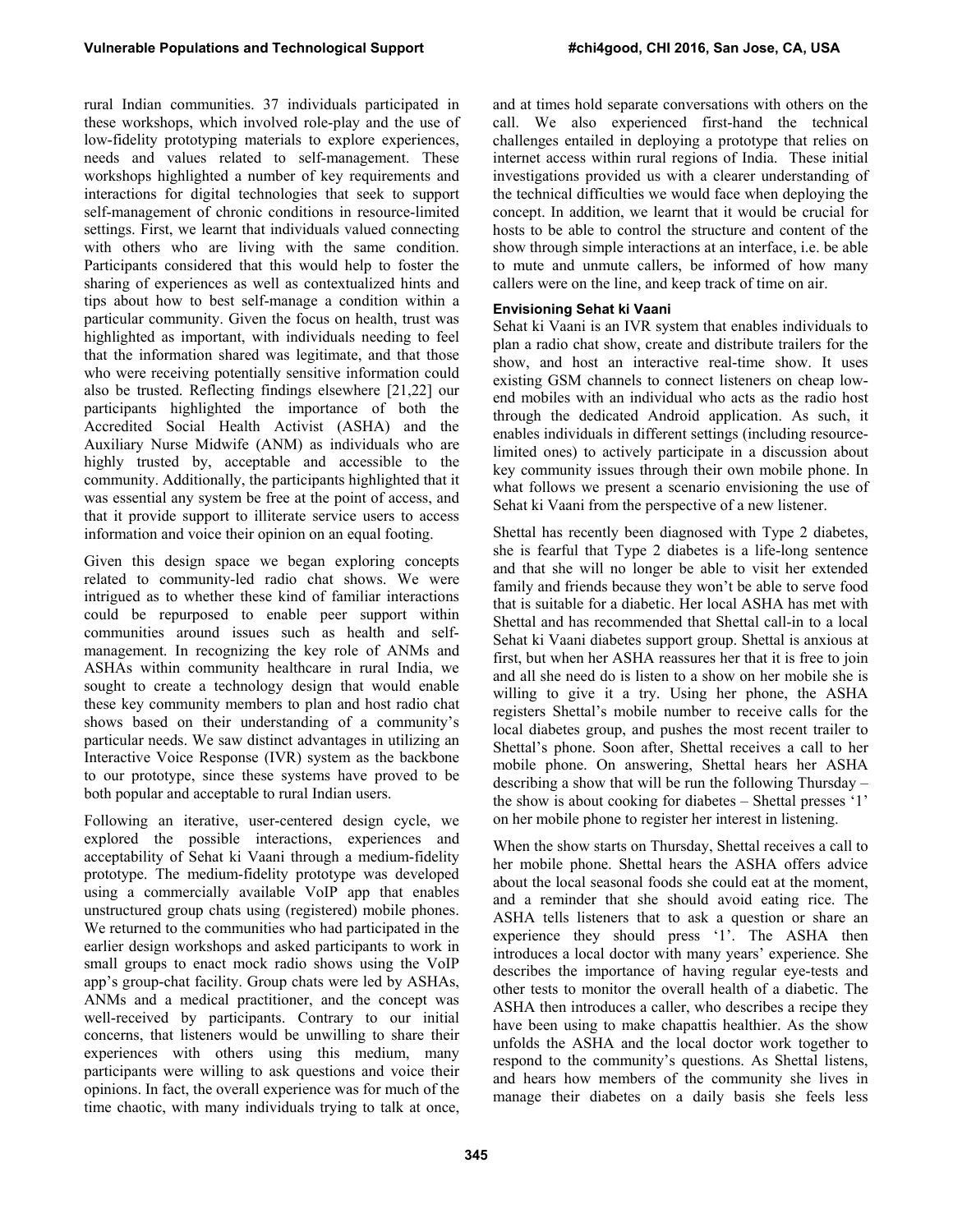anxious, she even learns how to reduce the oil used in meals she cook's for her family.

## **Implementing Sehat ki Vaani**

Sehat ki Vaani is based on a client-server architecture and has two different types of clients: Radiohost and Listeners. The Radiohost client is an Android application that runs on an Android-based smartphone or tablet and requires Internet connectivity. The aim of this application is to manage the show and community members' participation in the show. The Radiohost client allows the host to: (i) broadcast a radio show; (ii) stop an ongoing radio show; (iii) monitor the duration of a radio show; (iv) view the number of listeners; and (v) display the list of listeners who want to express their views or have a query for the guest of current show. Furthermore, a host can: (vi) unmute a listener and allow them to speak; and (vii) mute a listener who has finished speaking.

The back-end of the platform consists of a server that is hosted on a cloud-based service (Amazon EC2) and accepts requests from the Radiohost client. The back-end is built on top of a number of open source technologies, including: FreeSWITCH, MySQL, and APACHE Web Server running on a Linux (Ubintu) server. The flow of information and data is moderated through PHP. FreeSWITCH, which is an open source VoIP server, manages all the telephony side of the platform. It accepts audio from the Radiohost client and sends it to all the Listeners (who use low-end mobile phones) using a GSM Service (Doorvani.com). The Apache web server hosts a PHP-based application that accepts the web request from the Radiohost client and updates the relevant table in the MySQL database. FreeSWITCH constantly monitors the relevant tables in the database to perform any requested telephony operation (e.g. dial a telephone number, unmute/mute a caller, etc.), FreeSWITCH updates the database after performing each task that is read by the Radiohost client using a web request submitted to a PHP application.

The platform is completely free for listeners to use. Less than 5 INR per minute was spent running a show. The average duration of a show was around 104 call minutes (sum of all call minutes of all the participants of a show) and we paid 445 INR on average for each show to our VoIP service provider. Therefore, the cost/minute was  $445/104 =$ 4.28 INR.

## **DEPLOYING SEHAT KI VAANI**

To test 'Sehat ki Vaani' and explore its potential as a technology to supports self-management of health in resource-limited settings we undertook a two-stage deployment in North India. Through an initial pilot we refined the technical infrastructure. This was followed by six radio shows that were planned and hosted in two separate communities in two different settings. Working with local healthcare providers, the radio shows were focused on Type 2 diabetes and maternal health. These topics are of particular relevance in India [25] and the local healthcare researchers within our team considered there to be communities within these regions who would benefit from these foci, and would therefore have an interest in participating.

## **Location of Pilot and Deployment**

We piloted and then deployed Sehat ki Vaani in two locations in North India. Our first site was Chandigarh (450km northeast of Delhi). Chandigarh has a population of over 2 million. For our deployment we were situated in a district within the outskirts of the city, where the local population was served by the dispensary clinic. Our second site was Naraingarh, 55km east of the Chandigarh. Naraingarh has a population of 30,000 and the medical needs of the population are served by a local hospital.

## **Piloting Sehat ki Vaani**

We spent one-week piloting Sehat ki Vaani on location. Four members of the research team acted as listeners, with one further member acting as the guest. We recruited two Community Health Workers (one ANM and one ASHA) to act as radio hosts, both throughout the pilot and in the final study. Throughout the pilot we ran multiple shows, testing and refining in each case the capabilities of the system. This included: the ability to register individuals that are interested in listening to the show (in this case team members); the ability to create and distribute a trailer for the show to registered numbers; the ability to initiate a radio show from the Radiohost client and call all registered listeners; the ability for a caller to register their interest in contributing to the show through dialing 1; and the ability to mute and unmute listeners who have dialed 1 during the show.

Piloting the system, allowed us to better understand the situation on the ground. We discovered that the Radiohost client made numerous unnecessary pull requests to the IVR server, which overloaded the connection. We reengineered the system so that the IVR sever would push information to the Radiohost client only when necessary, significantly reducing the network-usage of the application, and increasing the system's stability. The telephony networks were less stable than we originally anticipated, which resulted in difficulties in connecting to some participants. To address this we added a new error control mechanism to the back-end, and extended the number of retries to 20 to improve the likelihood that listeners received a phone call from the system.

## **Participant Information**

We recruited three types of participants – radio hosts, guests and listeners – who were all given a mobile airtime gift card in exchange for participation in the study.

#### *Radio Hosts*

We invited the local ANM and ASHA to be the radio hosts. The radio host in Chandigarh was an ANM (45 years old) who had almost 20 years of experience. She was responsible for approximately 1,000 residents who all resided in the vicinity of the dispensary clinic. She had a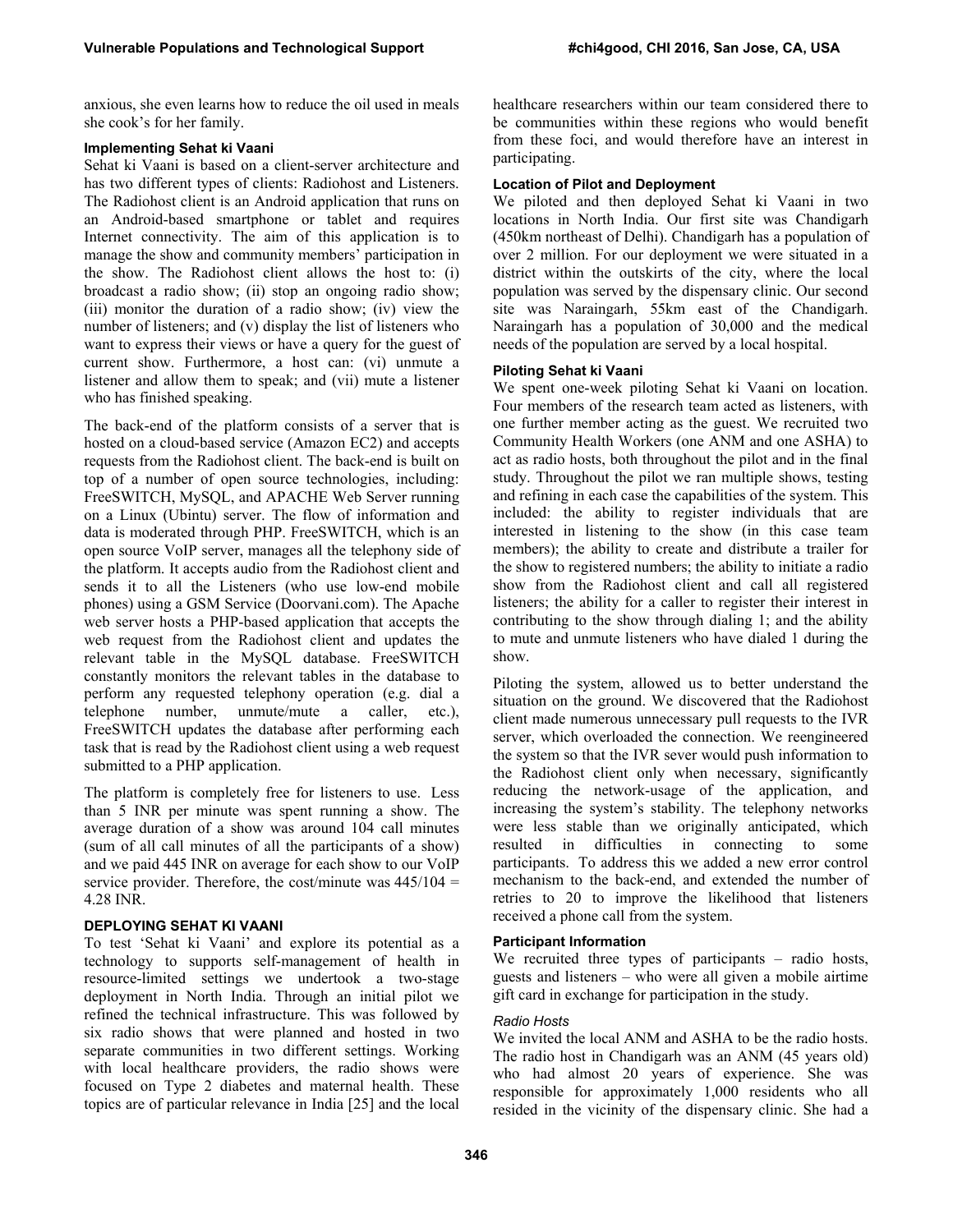good understanding of Type 2 diabetes management as well as being well known to the community. The ANM spoke fluent Hindi and was a competent English speaker. She had little experience of using digital technologies beyond her mobile phone. The Naraingarh radio host was an ASHA (38 years old) who had almost five years of experience. She was also well known in her community and was responsible for 200 individuals (of a total population of 3,000). The ASHA spoke fluent Hindi, only a little English, and, similar to the ANM, had little experience of using digital technologies beyond her mobile phone.

#### *Guests*

A female clinician, who was a member of the research team, acted as the guest for each of the radio shows (referred to using the pseudonym Dr. Savi throughout the analysis). She had extensive knowledge of both Type 2 diabetes and maternal health. She was proficient in interacting with Android based applications on both tablets and smartphones. Finally, she had a good pre-existing relationship with both the ANM and the ASHA.

#### *Listeners*

The ANM and the ASHA invited individuals from their communities to participate. In total, thirty-one participants (N=31) showed interest in listening to, and participating in, the radio shows. Table 1 characterizes our listeners.

| <b>Listeners</b>        | Chandigarh      | <b>Naraingarh</b> |  |  |
|-------------------------|-----------------|-------------------|--|--|
| <b>Health Topic</b>     | <i>Diabetes</i> | Pregnancy         |  |  |
| Registered<br>Listeners | $N = 11$        | $N = 20$          |  |  |
| Mean Age                | $50 \pm 12.9$   | $25 \pm 2.7$      |  |  |
| Sex (M, F)              | 7M, 5F          | 18F, 1M           |  |  |

#### **Table 1. Listeners (by study location).**

Listeners came from diverse socio-economic backgrounds and did not own a smartphone. Most of our listeners were using mobile devices that were accessed by other family members. 28 of the 31 listeners considered themselves inexperienced users of mobile phones.

#### **Data Collection**

We utilized questionnaires, semi-structured interviews and observations to evaluate Sehat ki Vaani. Before the deployment we asked listeners to provide demographic information through a simple survey (see Table 1). Throughout the study we conducted, where possible, informal interviews with listeners who had dialed '1' to participate in the show (these listeners are referred to as SL 'Speaking Listeners' in Table 2.) These interviews were not audio recorded, but notes were made and collated as part of each show debrief. Finally, we interviewed the radio hosts after the final shows at each location. The interviews and shows were audio recorded, translated, and transcribed. Observational field notes were written every evening after the running of a show, to maintain a record of the atmosphere and moment-by-moment workings of each

show. In total, we collected interviews with 11 listeners, two exit interviews with the radio hosts, ten pages of observations, 26 demographic questionnaires, and six audio recordings of the shows. Log data was collected for the IVR server to document the duration of each radio show, the number of individuals who were registered as interested in listening to a show (Registered Listeners), the number of listeners who chose to accept the call from the IVR server and listen to a show (Actual Listeners), as well as the number of listeners who dialed 1 to participate in a show (Speaking Listeners).

#### **Data Analysis**

The data collected from our deployment was analyzed using an inductive thematic analysis approach [4]. Once the study was completed and the material was gathered, five of the team members (four Indian and one from the UK) listened to each recorded show and went through the related interview data. While listening to the shows, the Hindispeaking team members translated parts of the show, which were then discussed amongst all team members in English. In our analysis we were interested in the hosts' and the listeners' experiences, the content shared and the obstacles encountered during the deployment. The codes were then analyzed and themes emerged. This iterative process resulted in a set of themes that described the experience of use as it unfolded.

#### **FINDINGS**

In this section we present a brief summary of the radio shows produced during the deployment. We then describe the role that confidence played in a show's production, the work entailed in producing shows and the experience of listening and participating.

#### **Summary of Radio Shows**

All shows were run in Hindi. Table 2 presents a summary of these shows. In both locations, and across both topics, the radio shows themselves had similar numbers of Actual Listeners (AL), and similar numbers of Speaking Listeners (SL, those who pressed '1' and spoke during the shows).

|             | Chandigarh<br>Type 2 Diabetes |                         |                 | Naraingarh<br>Maternal Health |                    |                       |
|-------------|-------------------------------|-------------------------|-----------------|-------------------------------|--------------------|-----------------------|
| <b>Show</b> | 1                             |                         | 3               |                               | 2                  | 3                     |
| Topic       | Diet                          | Diagnosis/<br>Treatment | Peer<br>Support | During<br>Pregnancy           | During<br>Delivery | After<br><b>Birth</b> |
| <b>DUR</b>  | 23                            | 22                      | 26              | 32                            | 23                 | 48                    |
| RL          | 11                            | 11                      | 11              | 20                            | 20                 | 20                    |
| AL          | 5                             |                         | 6               |                               | 6                  | 8                     |
| <b>SL</b>   | 3                             | 3                       | 5               | 4                             | 3                  | 6                     |
| RpL         |                               |                         |                 |                               |                    |                       |

**Table 2. Details of each radio show in each location, including the duration in minutes (DUR), the number of Registered Listeners (RL), the number of Actual Listeners (AL), the number of listeners who dialed '1' to speak on the show (SL), and the number of Repeat Listeners (RpL).** 

Across the three shows in both locations we saw a slight increase in the number of Registered Listeners who actually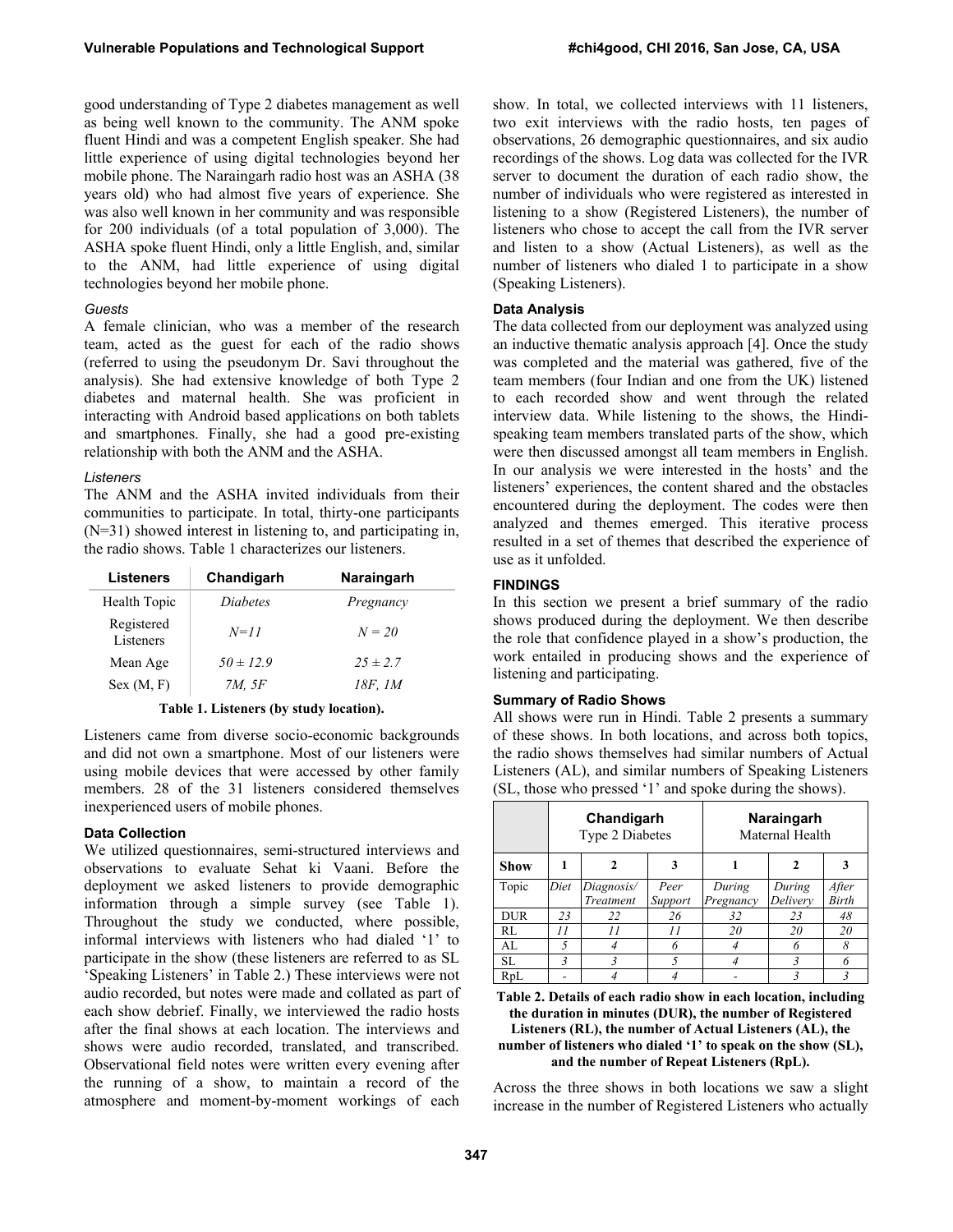chose to listen to the show through accepting the call from system. We also notes an upward trend in the number of Speaking Listeners, those who chose to dial '1' and verbally participate in the show through asking a question, or sharing their experience. The differences in radio show duration between Naraingarh (average = 34 minutes) and Chandigarh (average = 23 minutes) were in part a result of technical difficulties experienced deploying Sehat ki Vaani in Naraingarh. During shows hosted in Naraingarh there were a number of occasions where the callers and the host were unable to hear one another. This was the result of lower speed Internet connection available to us in Naraingarh, which influenced the streaming quality of the voice, as well as relatively poor local telephony network, which meant listeners frequently lost telephone reception during the shows.

#### **Confidence in Hosting, Talking and Informing**

In asking our hosts to run three radio shows about health conditions we were undoubtedly asking our volunteer ANM and ASHA to do something they had no experience doing previously. Both hosts faced this challenge with some trepidation.

*'When we do our first show, as everybody knows there are a few inhibitions before you do a new job. How will it be? How will it be done? How will we talk to so many people at the same time? How we'll be able to handle a group of 10-15 people? So there was a little fear in our hearts. But we had become pretty confident by the time we conducted our third show.'* (ANM Host, Chandigarh)

The ANM and ASHA were quite understandably worried about whether they would be able to run a chat-show live, and how the prototype platform we had developed would enable them to achieve this.

In preparation for each show the hosts spent quite some time working with their guest (who was a member of the research team with medical training) scripting closely an introductory segment for the show which would both inform the listeners of the show's particular topic, as well as provide some useful information to help the listener manage their diabetes, or pregnancy. In each case, as the show went live, the host would read their prepared paper script verbatim, often holding and fidgeting with the script throughout.

Despite having concerns about how the show was going to go and being anxious about being listened to by a number of people connected through the system, our hosts provided clear information for their listeners, conveying their messages often with confidence and flair. For example, in the introductory segment for the first diabetes show, the ANM host starts the show by offering the following concrete advice:

*"Like I told you earlier, that today we will emphasize on dietary habits and physical exercise, so please pay attention to what I am about to speak. […] Now you must reduce your rice and potato intake, as for chapattis, you can take wheat chapattis, and also mix besan flour or soyabean flour to it. You can also eat Millet or* 

*Tide chapattis. And what about fruits? All the fruits you are having should be fresh fruits. You should limit your intake of sweet fruits that are too sweet like banana, grapes, mangoes, chikoo etc." (ANM Host, Chandigarh, Show 1)* 

Despite the work entailed in planning the shows, registering listeners, and the somewhat nerve-wracking experience of running the shows, both the ASHA and ANM described the activity as being worthwhile:

*"[…] we could also give our message to all of them at the same time, unlike in clinics where we have to repeat the same stuff again and again like take care of your diet, do some physical exercises, take you medicine regularly. One has to keep repeating everything. If 50 patients visit us every day we have to repeat everything 50 times."* (ANM Host, Chandigarh)

As the hosts gained more experience of both hosting shows, and using the prototype platform, they exhibited more confidence in their approach to introducing shows. For example, during the debrief at the end of the second diabetes show, the ANM decided to make her introductory scripts shorter and to use more informal and persuasive language to make the overall introduction more attractive to her listeners.

Initially, there was concern that no listeners would opt to dial into the show, However, from the first show onwards we found that members of the community were willing to dial into the show, particularly to ask medical questions of the hosts. Listening to the contributions made by listeners, it is clear that the platform requires listeners to be confident and motivated to ask questions, and to share their own insights with an (unknown) community of listeners. In the following a male caller joins the radio show, and the ANM host coaxes the listener to describe elements of his diabetes self-management, despite the caller considering that no one will pay attention to him as a consequence of his ethnicity.

Host ANM Chandigarh – *"Ok, no, no, when we started the show, did you hear the gentleman speak on the show, when we started discussing about the frequency of blood tests, did you follow it? Whatever he spoke."*

Listener Male 1 –*"Yes, Yes, I understood, he was right, there was nothing incorrect in what he said, whatever he said about blood sugar was right."*

Host ANM Chandigarh – *"What did you understand? Will you speak something on it, so that others can also listen to you."*

Listener Male 1 – *"Well actually whatever he said was correct, but since I'm a Bengali, whatever I will say no one will able to follow, yes please."*

Host ANM Chandigarh – *"Brother, everyone will follow you, don't worry, just speak up, ok."*

Listener Male 1 – *"…I am telling something else…I keep taking my medicine, in the afternoon and at night…"*

(Chandigarh, Show 2)

#### **Keeping the Show on the Road**

For a successful show the host needs to be able to keep the show on the road in the face of unexpected events and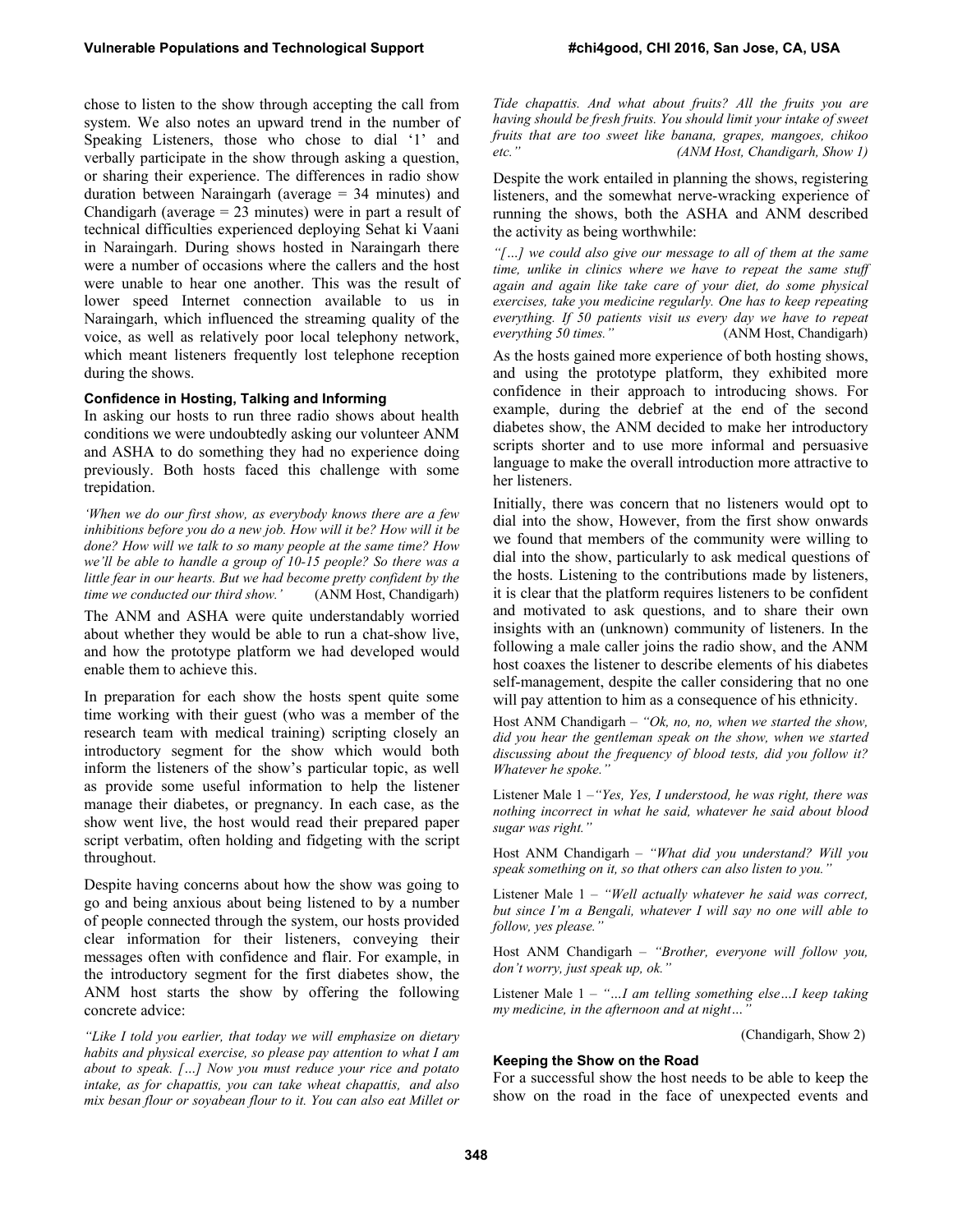complications. This includes encouraging listeners to call in to offer their advice, experiences, or to ask questions, as well as filling in for what the research team began to refer to as 'black holes'. These were points within the show where there would be periods of silence. These 'black holes' typically occurred when listeners did not opt to ask questions after the host had introduced the show, when the host was not sure how to respond to listeners' questions, and when there were significant technical difficulties.

The radio hosts in both locations found it extremely difficult, particularly during the first shows, to fill these 'black holes' while they waited for a listener to be brave enough to dial '1'. For example, during the first show, after the Chandigarh host had completed her introduction, there were no callers on the lines. She repeated six times "Hello – press 1 to speak" but she received no reply. On this occasion, the ANM stopped talking and turned her gaze to the guest (and member of our research team) who was sitting next to her. Both were at a loss of what to do, or what to say, uncertain whether anyone was listening. After approximately 90 seconds of complete silence the ANM introduced the guest to initiate a discussion of her views and experiences related to diet and exercise in the selfmanagement of diabetes. As the shows progressed both of the hosts exhibited increased skill in managing periods where no callers were waiting with questions or comments. In the following excerpt, the ANM in Chandigarh has finished a conversation with a previous caller. On realizing that no listeners were waiting to speak, the ANM first prompted listeners to dial 1, in order to have their say, and then immediately stuck up a conversation with the host:

*"Thank you so much…other participants who are connected to us, and if they can hear my voice I once again request them to dial no 1 from your phone. So that we can talk to rest of the people like we have talked to people earlier, and people are also benefited with this conversation. So we have Dr. Savi with us, and she is our guest…so she will tell you something about blood sugar. So yes Dr. Savi thank you so much for joining us on our show. Dr. Savi today that we have made a role of peer support, one sugar patient can talk to other, how will it mutually help them? So please enlighten everybody regarding this so that people can take advantage."* (ANM Host Chandigarh, Show 2)

Both hosts displayed increasing skill at encouraging listeners to take part in their shows. In Chandigarh the host began to refer to listeners as 'friends' in a bid to make participating feel less threatening and formal.

*"It was great talking to you, but please stay on line, please don't cut the phone, because we will speak to our other friends too, and you can also listen to them. Thank you so much…"* 

#### (ANM Host Chandigarh, Show 3)

'Black holes' and periods of confusion also emerged when hosts unmuted callers so they could join the show. These 'black holes' were caused by the time-lag between the host interacting with the Radiohost client (i.e. selecting to unmute a caller), the application updating the back-end, and the listener realizing they could speak.

Host ANM Chandigarh – *"Yes, no.3,7,3 can you hear us? Yes, madam?... no. 3,7,3 can you hear us?..."*

Listener Female 2 – *"Yes madam, hello, hello. Yes madam."*

Host ANM Chandigarh – *"Can you hear us? Yes the signal is somewhat weak but I can hear you...so now you can hear us clearly."*

Listener Female 2 – *"Right, yes madam. Now I can hear you, all right."*

Host ANM Chandigarh – *"Ok now we have had some discussion which you must have heard. Now will you please tell us that how do you manage your diabetes? People who have joined us and are listening to us right now will also hear you, and the way you manage your diabetes…madam."*

(Chandigarh, Show 3)

Hosts also found it challenging to manage the listeners who called in. In practice, the host had to achieve four connected goals: 1) to encourage the caller to talk; 2) to help the caller make the point that they phoned in with; 3) to address the questions and topics of conversation the caller wanted to raise; and, 4) to ensure callers do not outstay their welcome. One strategy utilized by the ANM was to begin their conversation with a new caller by questioning that caller in relation to previous content. This strategy appeared to have the dual effect of making new callers feel comfortable and confident talking, as well as ensuring a coherent narrative to the show:

Host ANM Chandigarh – *"Did you hear what we discussed about sugar today?"*

Listener Male 1 – *"Yes, yes that lady…that girl was talking to you just now…she was saying something about sweeping floor."*

Host ANM Chandigarh – *"Yes, Yes."*

Listener Male 1 – *"Yes, Yes, Yes I heard they whole conversation, So the no… well its ok as far as I am concerned, I go for long walks and all, ok, it's ok … so what about eating habits, yes please speak."*

(Chandigarh, Show 2)

The hosts were often uncertain as to what to do if a listener began moving off topic, or spoke for too long. In general, the hosts would wait until the caller had finished their question or completed sharing their opinion before proceeding to the next caller, regardless of whether the points raised continued to be on topic. For example, during the third show on maternal health in Naraingarh, which was on the topic of breastfeeding and infant feeding, the ASHA struggled to initiate conversations with listeners about breastfeeding, with callers preferring to discuss their immediate problems (listeners were pre-partum).

Host ASHA Naraingarh – *"So in our show today we...like you breastfeed or otherwise feed your child…you know about it all."*

Listener Female 1 – "*Well yes."*

Host ASHA Naraingarh – *"Ok so now…as you deliver the baby …the moment you start lactating …immediately after the delivery…you have to definitely feed your child with that thick yellow milk…"*

Listener Female 1 – *"Ok Madam."*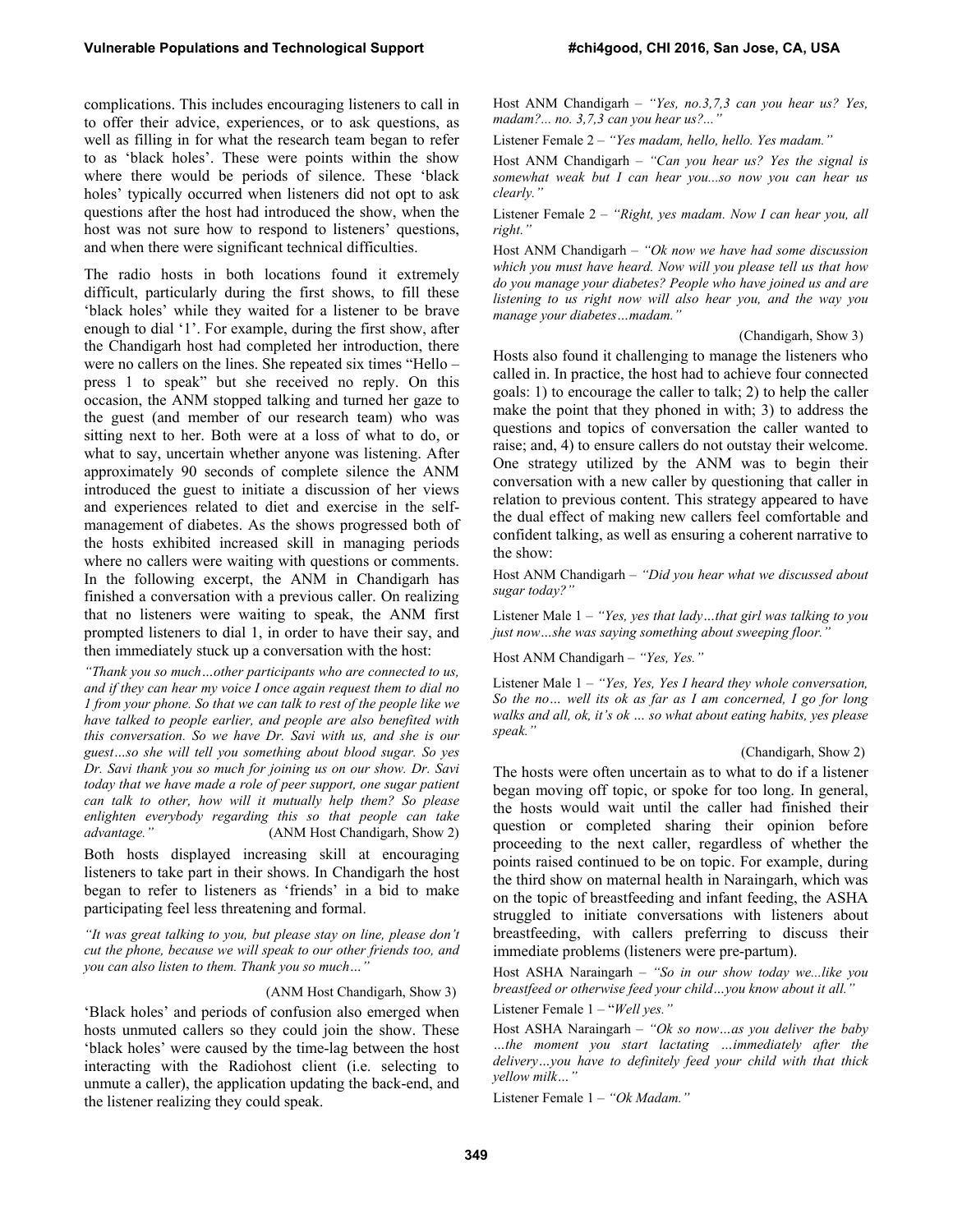Host ASHA Naraingarh – *"It is very important for the baby."* Listener Female 1 – *"Yes ok."*

Host ASHA Naraingarh – *"Don't take it out and waste it, feed it to the baby."*

Listener Female 1 – *"Ok madam. Right."*

Host ASHA Naraingarh – *"Do you want to ask anymore questions."*

Listener Female 1 – *"No Madam. everything else is alright, only I have difficulty in breathing."*

Host ASHA Naraingarh – *"Oh not to worry, it is because of the hemoglobin deficiency in your body that you have trouble breathing. OK. So not to worry, take fenugreek and well protein rich diet like pulses. So when you take these things in routine, calcium and iron levels in your body will automatically start increasing. Your need not worry."*

Listener Female 1 – *"Madam this one thing that I wanted to ask was, about the trouble in breathing, I feel so suffocated."*

Host ASHA Naraingarh – *"Ok. Dr. Savi is with us, she will talk to you, you can ask her about this and what should be done about it?... Ok , so Dr. Savi has joined us …you can talk to her…"*

#### (Naraingarh, Show 3)

Dr. Savi continued a conversation with the listener for some time, discussing the importance of increasing and monitoring the listener's iron intake to help relieve the feeling of breathlessness before the show was moved back to the topic of breastfeeding by the ASHA.

Even when hosts realized that there was another caller on the line, they found it difficult to finish one conversation and move to the next. For example, on one occasion the radio host in Naraingarh noticed that two listeners were in the queue to speak, but despite the current caller having already spoken for approximately five minutes the host only ended the conversation when a research team member signaled to her to move on.

#### **The Act of Listening and Sharing**

For listeners, the act of listening and sharing during radio shows provided answers to questions and concerns, and provided comfort to listeners through the act of connecting. Nevertheless, this act of listening at times resulted in a frustrating, boring or confusing experience. Similar to our hosts, listeners had to contend with an audio experience that did little to communicate the status of the show in times of technical difficulty. Poor telephony networks and crossed lines meant there were often ghost voices in the background. Changes in reception strength and connectivity meant the volume speakers' voices sometimes drifted in and out of audibility. The limited support for those dialing '1' and seeking to participate in the show also caused frustration and confusion. Listeners received no indication as to how long they would need to wait before they would be live. For example, during the second show in Chandigarh a listener pressed '1' at the end of the introduction. He then had to wait 12 minutes before he was invited to participate in the show by the host. By the time the host invited him to share his thoughts, the listener had hung up, reporting in a later informal interview that he had

grown tired of waiting, even though during this wait time he had been able to listen the show.

When listeners were able to successfully contribute, there contributions fell into two main categories: sharing experience, and asking direct medical questions. In what follows, one listener describes how he manages his diabetes:

Host ANM Chandigarh – *"We were trying to ask you, that have you done any thing else for controlling your blood sugar? So that your blood sugar stays in control. You know people tend to take other measures apart form medicine for controlling their blood sugar."*

Listener Male 2 – *"Yes I go for long walks, I also make bitter gourd juice at home and drink it on an empty stomach. I get the sugar tests done in a month or two, this ensures me of my controlled blood sugar. I also got my whole body check up done once along with skin test and all. What ever tests were done in laboratory their reports were all normal. The pathologist told me to eat onions, you know, when I eat my food to add onions in my diet."* 

#### (Chandigarh, Show 1)

However, the majority of listeners' sought to solicit medical advice. Topics for such questions ranged from modes of storing insulin, through to calcium and iron supplements during pregnancy. At times, listeners shared potentially sensitive personal information, such as the results of blood tests, and the medications doctors had prescribed for them.

Host ANM Chandigarh – *"Other participants, if you can hear us, what we have discussed with people here, if others can hear us please dial 1 from your number, so that we are able to talk to you. Number 5, 9, 3."*

Listener Male 2 – *"Yes doctor madam please tell me why I become dizzy after waking up early in the morning, what should I do about it."*

Host ANM Chandigarh *– "Well actually …"*

Listener Male 2 – *"Actually sugar, my blood sugar becomes low. So what should I do?"*

Host ANM Chandigarh – *"We have a guest Dr. Savi with us for answering you question, Dr. Savi will talk to you now."*

Listener Male 2 – *"Yes, yes."*

Female 1 – *"So you can discuss your problem with her now, Dr. Savi welcome to the show."*

Listener Male 2 – *"Yes, yes."*

Female 1 – *"So Dr. please tell us that what all thing effect diabetes."*

Listener Male 2 – *"Namaste Dr. Madam."*

Dr. Savi – *"Namaste. Namaste."*

Listener Male 2 – *"Dr. Madam I am a resident of Narayangarh."* 

Dr. Savi – *"Ok, alright."*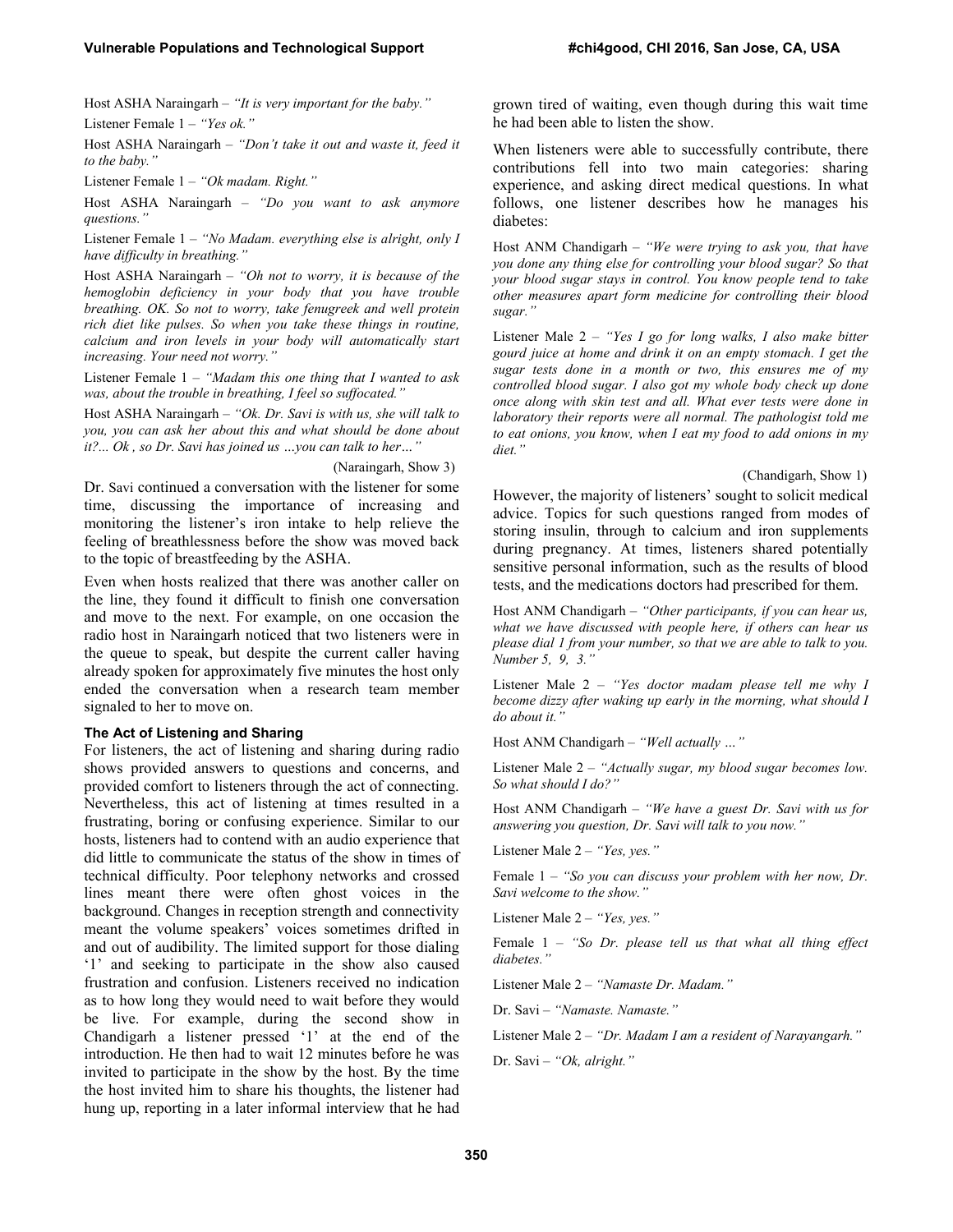Listener Male 2 – *"Dr. Madam my question to you is, I feel dizzy in the morning after waking up because my blood sugar level becomes low, what can I do about it?"*

Dr. Savi – *"Ok, now if your blood sugar is getting low in the morning that means you're not taking correct dose of the medicine prescribed, also whatever medicine you are taking at night, if you take any other medicine along with it, every medicine has its own way of working and they work at different time and in different manner so your low blood sugar levels can be due to this."*

#### (Chandigarh, Show 2)

While the act of sharing and participating required effort and patience on the part of listeners, those who did share and participate in the radio shows declared the benefits to others of doing so:

Host ANM Chandigarh – *"Ok. What else would you like to share with your friends."* 

Listener Female 2 – *"Since the day I have connected with your show, I have found great relief, and my heart is also filled with peace and hope that our disease can go away."*

Host ANM Chandigarh – *"We also feel joyous, when someone says something like that. In fact, it's a great feeling …well that even if the disease does not completely go away but you are kind of relieved and hopeful that you can get better."*

(Chandigarh, Show 3)

And for others, the act of participating in the show enabled them to feel connected and therefore more committed to themselves to continue their efforts at managing their condition:

Listener Female 1 *"[…] I am alright now, since I have connected to you, when we connect with someone, and what ever they say ...it kind of sets in your mind. So I feel myself extremely benefitted."* (Chandigarh, Show 3)

#### **DISCUSSION**

This paper contributes to a substantial body of research investigating the role of digital technologies in improving healthcare provision in resource-limited settings. We have explored the possibilities for IVR systems to support realtime synchronous communication within communities, and specifically the running of community-led, health-based radio chat shows. In what follows, we discuss the potential opportunities for synchronous IVR communication and compare and contrast these with those reported for asynchronous systems. We also outline interaction design challenges and lessons learnt for designing for synchronous communication using IVR platforms.

#### **Building a Community or Accessing Information**

In total 33 listeners tuned into six radio shows hosted through 'Sehat ki Vaani', and 24 listeners dialed '1' to participate in the shows. Sehat ki Vaani had been designed to offer communities opportunities to create informal, local peer support networks. We aspired to, as Grimes et al. eloquently state, create a "deeply local and culturally informed health application" [9]. We hoped community discussions would be promoted through the metaphor of a radio chat show, where the structure and content of each show was guided by the local cultural context. However,

the majority of users utilized the shows, and the opportunities they created differently. Many of the contributions from listeners focused on seeking formal information about the management of their condition from the radio host, who they considered an expert. There were technical complexities entailed in utilizing an IVR system to enable synchronous communication, as well as interactional and personal challenges faced by ANMs and ASHAs when hosting live shows. As such, we must consider whether an asynchronous IVR system, similar to those detailed in [12,28] might in fact offer a better user experience, enabling users to seek the answers they require, without the sometimes confusing and frustrating experiences entailed with Sehat ki Vaani. Asynchronous IVR systems have been used to provide medication reminders, information about symptoms, and advice about self-management practices and strategies to registered patients. Such information and advice would have very likely been beneficial to the communities we worked with, and particularly those listeners to the maternal health shows, where much of the discussion focused on when and how particular vitamins should be taken. Indeed, our ANM and ASHA hosts both reported that the primary advantage they saw of 'Sehat ki Vaani' was the ability to give the same information to large numbers of patients at the same time, rather than having to repeat advice time and time again. Nevertheless, there are some indications that offering real-time communication through synchronous IVR systems has benefits over traditional IVR. Both [10,29] highlight the relative benefits of real-time peer support, from simple phone calls between similar patients leading to individuals feeling better about themselves [29], through to helping individuals stay healthy, or undertake actions to become healthier [10]. Similarly, in our short deployment we found that listeners spontaneously told others that connecting through the shows offered relief and comfort, and in the case of one listener that this feeling of connection might help him to stay healthy in the future. In the context of resource-limited settings, the capability to create highly local peer-support systems is one distinct benefit of synchronous IVR systems. Indeed we see the potential of Sehat ki Vaani to offer the type of localised health support called for in [9]. Although this wasn't borne out in our short deployment, we saw glimpses of this kind of interaction occurring. For example, through the ANM's description of the fruits and vegetables currently in season that would benefit the diet of a diabetic. Future, deployments of longer durations that explore different configurations of hosts will be necessary to determine if such platforms are feasible, effective and sustainable.

## **Lessons Learnt for Interaction Design for Synchronous IVR Communication**

Our deployment utilized an extremely simple interface, which provided the host with real-time information on the duration of the show, the number of current listeners, and the number of listeners waiting to speak (who she could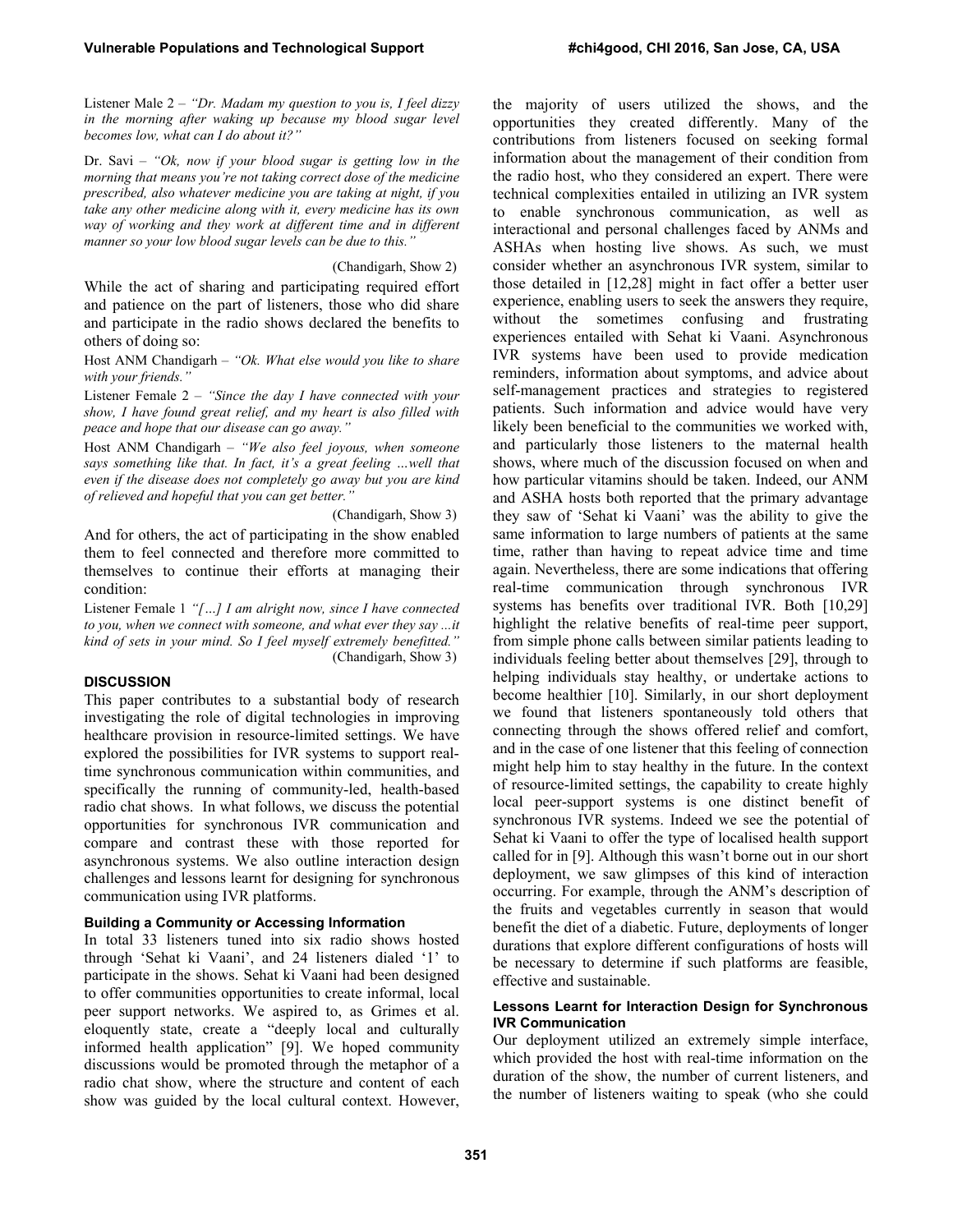mute or unmute). However, as evidenced throughout our data, hosting shows like these in real time, with little experience or training, is challenging particularly when taking into account infrastructural issues. Hosts had to manage 'black holes' and fill awkward silences, they had to continually encourage listeners to participate, and when listeners did participate, they had to ensure that those listener contributions were on-topic, as well as find meaningful ways to respond. Listening and contributing to the show brought its own set of complications. In addition to providing more training, we consider that many of these challenges could be overcome through better interaction design of both the IVR system and the Radiohost client.

#### *Support the host in managing listeners*

Taking account low levels of literacy, which might affect the host as well as the listener, we suggest that the Radiohost client make use of color, shape and simple clientside animation to support easy and intuitive use. For example, a circle could be used to represent each listener who has dialled '1' to participate in the show. This circle could grow in size to indicate the length of time the listener has been waiting, enabling the host to simply and easily prioritise callers. Coupled with this, the IVR system could support the live production of the radio chat show by including a simple and short menu system that a listener navigates when they dial '1'. This interaction would help the listener associate their contribution with a keyword (described by the host before the show). In turn, the Radiohost client could categorise each of the circles representing callers using color to help the host quickly see how to create a show with a coherent narrative. Finally, the Radiohost client should provide real-time feedback to the host regarding the amount of time they have spent with each caller. Here, we suggest that the circle representing the listener currently on the show should blink, with the blink increasing in speed over time to indicate elapsed time. A final color change could indicate when the host really must wrap up the call and move on to another listener.

#### *Prepare listeners for their air-time*

Listeners often joined the show with no warning and with unpredictable delays, leading to confusion as to who could hear whom, and who should speak next. To address this we suggest that the Radiohost client should provide a clear indication to the host when: a) a listener is waiting to join the show; and, b) a connection with a listener has been successfully established (giving the host time to segue between listeners). In addition, we consider that an aural cue – perhaps both a spoken prompt (reminding the listener of the topic of the show and the keyword they selected for their contribution) followed by a set of beeps at increasing speed – should be provided to the listener to communicate to them that a connection with the show is established and they will soon be asked to speak live on the show.

#### *3) Offer support in filling 'black holes'*

The telecommunications infrastructure in many resourcelimited settings does not provide a stable quality of service, and therefore 'black holes' (resulting from one of a number of technology failings) must be addressed. We suggest the Radiohost client offers the host the option to pre-record content that can be integrated into the show at the push of a button. Such content might include adverts for upcoming shows, a spoken description of routes to participation for listeners, music, or even segments of content collected from another host's show (from another location). In addition, the system needs to degrade gracefully at times when the host's connection to the server (and therefore the show) momentarily fails. Here the server should immediately begin playing pre-recorded content while the host reestablishes their connection.

#### **CONCLUSION AND FUTURE WORK**

Sehat ki Vaani is an initial step towards the development of an IVR platform that enables synchronous communication in resource-limited settings, and in this configuration, community-led radio. Our six shows cannot tell the whole story of what is achievable with such a medium, but do point to its potential. The immediate connection offered by synchronous voice-based communication led to feelings of connection and comfort in some of listeners. Our hosts were able to utilize the platform to offer localized support to those in their community in an efficient manner. Both these achievements are indicative of steps taken toward the goal of offering highly local and personalized health services. We continue to develop Sehat ki Vaani and are currently applying our lessons learnt. Three further deployments are planned in a range of settings, including a refugee camp in Lebanon, a rural community in North Yorkshire in the UK, and rural India.

## **ACKNOWLEDGEMENTS**

This research was supported by an EPSRC award (EP/J00068X/1) and DEITy, Government of India, (through the ITRA project, ITRA/15(57)/Mobile/HumanSense/01). Data supporting this publication is not openly available due to ethical considerations. Access may be possible under appropriate agreement. Additional metadata record at 10.17634/103234-1. Please contact Newcastle Research Data Service at rdm@ncl.ac.uk for further information or access requests.

#### **REFERENCES**

- 1. Sheetal K. Agarwal, Arun Kumar, Amit Anil Nanavati, and Nitendra Rajput. 2009. Content creation and dissemination by-and-for users in rural areas. *Proceedings of the 3rd International Conference on Information and Communication Technologies and Development*, IEEE Press, 56–65.
- 2. Abdullah Al Mahmud and David V. Keyson. 2013. Designing with Midwives: Improving prenatal care in low resource regions. In *Proceedings of the 7th International Conference on Pervasive Computing Technologies for Healthcare*, ICST (Institute for Computer Sciences, Social-Informatics and Telecommunications Engineering), 180–183.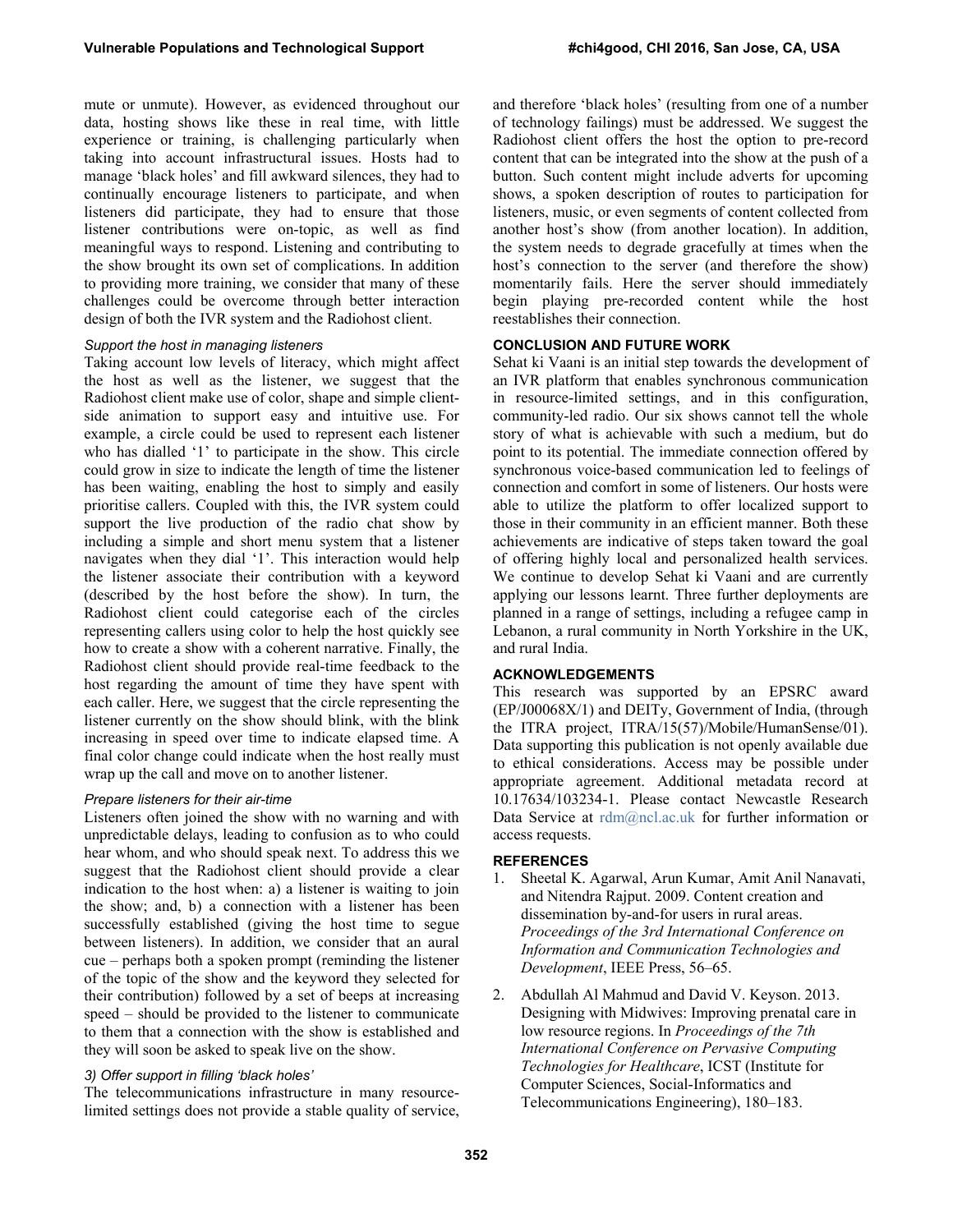http://doi.org/10.4108/icst.pervasivehealth.2013.25203 2

- 3. Christophe Boudry. 2015. Web 2.0 applications in medicine: trends and topics in the literature. *Medicine 2.0* 4, 1: e2. http://doi.org/10.2196/med20.3628
- 4. Virginia Braun and Victoria Clarke. 2006. Using thematic analysis in psychology. *Qualitative Research in Psychology* 3, 2: 77–101. http://doi.org/10.1191/1478088706qp063oa
- 5. Dipanjan Chakraborty and Aaditeshwar Seth. 2015. Building Citizen Engagement into the Implementation of Welfare Schemes in Rural India. In *Proceedings of the Seventh International Conference on Information and Communication Technologies and Development*, ACM, 22:1–22:10. http://doi.org/10.1145/2737856.2738027
- 6. Arul Chib, Michelle Helena van Velthoven, and Josip Car. 2015. mHealth adoption in low-resource environments: A review of the use of mobile healthcare in developing countries. *Journal of Health Communication* 20, 1: 4–34. http://doi.org/10.1080/10810730.2013.864735
- 7. Krittika D'Silva, Meghana Marathe, Aditya Vashistha, Gaetano Borriello, and William Thies. 2014. A Mobile Application for Interactive Voice Forums: Design and Pilot Deployment in Rural India. In *Proceedings of the Fifth ACM Symposium on Computing for Development* (ACM DEV-5 '14). 121-122. http://dx.doi.org/10.1145/2674377.2678270
- 8. Dean Giustini. 2006. How Web 2.0 is changing medicine. *BMJ* 333, 7582: 1283–1284. http://doi.org/10.1136/bmj.39062.555405.80
- 9. Andrea Grimes, Martin Bednar, Jay David Bolter, and Rebecca E. Grinter. 2008. EatWell: Sharing Nutritionrelated Memories in a Low-income Community. In *Proceedings of the 2008 ACM Conference on Computer Supported Cooperative Work*, ACM, 87–96. http://doi.org/10.1145/1460563.1460579
- 10. Michele Heisler and John D. Piette. 2005. "I help you, and you help me": facilitated telephone peer support among patients with diabetes. *The Diabetes Educator* 31, 6: 869–879. http://doi.org/10.1177/0145721705283247
- 11. Tad Hirsch. 2009. Communities real and imagined: designing a communication system for zimbabwean activists. In *Proceedings of the fourth international conference on Communities and technologies* (C&T '09). 71-76.

http://dx.doi.org/10.1145/1556460.1556472

- 12. Anirudha Joshi, Mandar Rane, Debjani Roy, Nagraj Emmadi, Padma Srinivasan, N. Kumarasamy, Sanjay Pujari, Davidson Solomon, Rashmi Rodrigues, D.G. Saple, Kamalika Sen, Els Veldeman, and Romain Rutten. 2014. Supporting treatment of people living with HIV / AIDS in resource limited settings with IVRs. In *Proceedings of the SIGCHI Conference on Human Factors in Computing Systems* (CHI '14). 1595-1604. http://dx.doi.org/10.1145/2556288.2557236
- 13. Zahir Koradia, Piyush Aggarwal, Aaditeshwar Seth, and Gaurav Luthra. 2013. Gurgaon idol: a singing competition over community radio and IVRS. In *Proceedings of the 3rd ACM Symposium on Computing for Development* (ACM DEV '13), Article 6 , 10 pages. http://dx.doi.org/10.1145/2442882.2442890
- 14. Zahir Koradia, C. Balachandran, Kapil Dadheech, Mayank Shivam, and Aaditeshwar Seth. 2012. Experiences of deploying and commercializing a community radio automation system in India. In *Proceedings of the 2nd ACM Symposium on Computing for Development* (ACM DEV '12), Article 8, 10 pages. http://dx.doi.org/10.1145/2160601.2160612
- 15. Zahir Koradia and Aaditeshwar Seth. 2012. PhonePeti: exploring the role of an answering machine system in a community radio station in India. In *Proceedings of the Fifth International Conference on Information and Communication Technologies and Development* (ICTD'12). 278-288. http://dx.doi.org/10.1145/2160673.2160708
- 16. Neha Kumar and Richard J. Anderson. 2015. Mobile Phones for Maternal Health in Rural India. In *Proceedings of the 33rd Annual ACM Conference on Human Factors in Computing Systems* (CHI '15), 427– 436. http://doi.org/10.1145/2702123.2702258
- 17. Anutosh Maitra and Nataraj Kuntagod. 2013. A Novel Mobile Application to Assist Maternal Health Workers in Rural India. In *Proceedings of the 5th International Workshop on Software Engineering in Health Care*, IEEE Press, 75–78.
- 18. Akhil Mathur and Sharad Jaiswal. 2013. Exploring the interplay between community media and mobile web in developing regions. In *Proceedings of the 15th international conference on Human-computer interaction with mobile devices and services* (MobileHCI '13). 318-327. http://dx.doi.org/10.1145/2493190.2493201
- 19. Indrani Medhi, Somani Patnaik, Emma Brunskill, S.N. Nagasena Gautama, William Thies, and Kentaro Toyama. 2011. Designing mobile interfaces for novice and low-literacy users. *ACM Trans. Comput.-Hum. Interact.* 18, 1, Article 2 (May 2011), 28 pages. http://dx.doi.org/10.1145/1959022.1959024